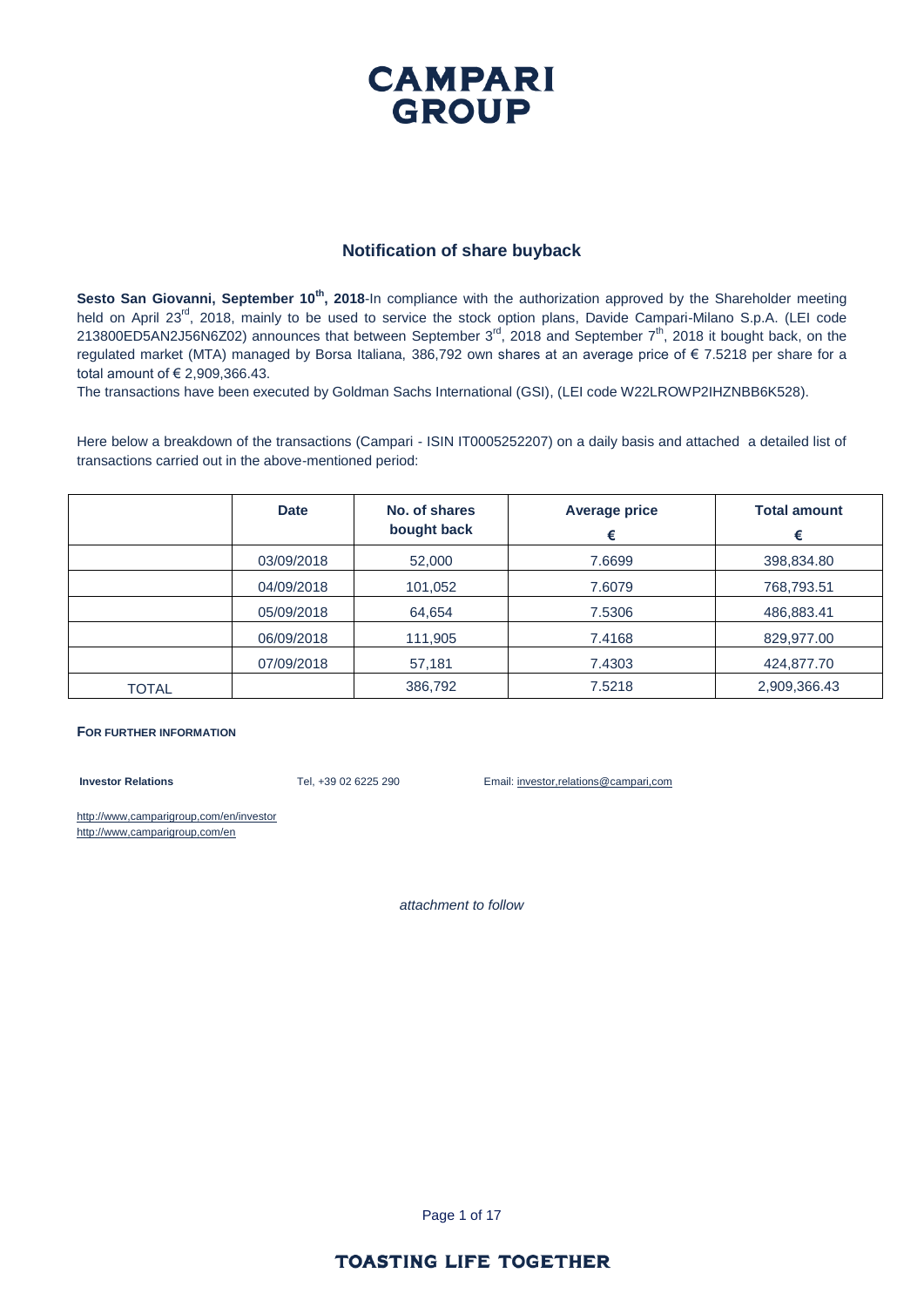| <b>DATA OPERAZIONE</b> | Ora         | A/V | <b>PREZZO</b> | <b>QUANTITA'</b> |
|------------------------|-------------|-----|---------------|------------------|
| 03-set-18              | 8:42:15 AM  | A   | 7,66          | 699              |
| 03-set-18              | 8:44:52 AM  | A   | 7,66          | 590              |
| 03-set-18              | 8:50:34 AM  | Α   | 7,655         | 478              |
| 03-set-18              | 8:50:36 AM  | A   | 7,655         | 187              |
| 03-set-18              | 8:54:36 AM  | Α   | 7,65          | 668              |
| 03-set-18              | 9:07:07 AM  | Α   | 7,68          | 841              |
| 03-set-18              | 9:11:59 AM  | A   | 7,685         | 891              |
| 03-set-18              | 9:19:05 AM  | Α   | 7,72          | 707              |
| 03-set-18              | 9:29:45 AM  | A   | 7,7           | 676              |
| 03-set-18              | 9:36:37 AM  | A   | 7,69          | 720              |
| 03-set-18              | 9:36:38 AM  | A   | 7,69          | 657              |
| 03-set-18              | 9:50:32 AM  | Α   | 7,695         | 761              |
| 03-set-18              | 9:51:52 AM  | A   | 7,705         | 692              |
| 03-set-18              | 10:05:27 AM | A   | 7,695         | 301              |
| 03-set-18              | 10:13:08 AM | Α   | 7,715         | 213              |
| 03-set-18              | 10:13:10 AM | Α   | 7,715         | 165              |
| 03-set-18              | 10:13:10 AM | A   | 7,715         | 449              |
| 03-set-18              | 10:21:29 AM | A   | 7,7           | 798              |
| 03-set-18              | 10:21:30 AM | A   | 7,7           | 792              |
| 03-set-18              | 10:29:55 AM | Α   | 7,695         | 701              |
| 03-set-18              | 10:33:38 AM | A   | 7,685         | 654              |
| 03-set-18              | 10:43:08 AM | Α   | 7,675         | 774              |
| 03-set-18              | 10:54:14 AM | Α   | 7,68          | 790              |
| 03-set-18              | 11:11:23 AM | Α   | 7,68          | 759              |
| 03-set-18              | 11:18:32 AM | A   | 7,685         | 843              |
| 03-set-18              | 11:18:33 AM | Α   | 7,685         | 782              |
| 03-set-18              | 11:31:01 AM | A   | 7,695         | 689              |
| 03-set-18              | 11:38:34 AM | Α   | 7,69          | 722              |
| 03-set-18              | 11:43:36 AM | Α   | 7,685         | 658              |
| 03-set-18              | 12:00:05 PM | Α   | 7,69          | 767              |
| 03-set-18              | 12:05:46 PM | A   | 7,685         | 769              |
| 03-set-18              | 12:14:40 PM | Α   | 7,68          | 750              |
| 03-set-18              | 12:32:09 PM | A   | 7,68          | 888              |
| 03-set-18              | 12:43:20 PM | Α   | 7,685         | 815              |

Page 2 of 17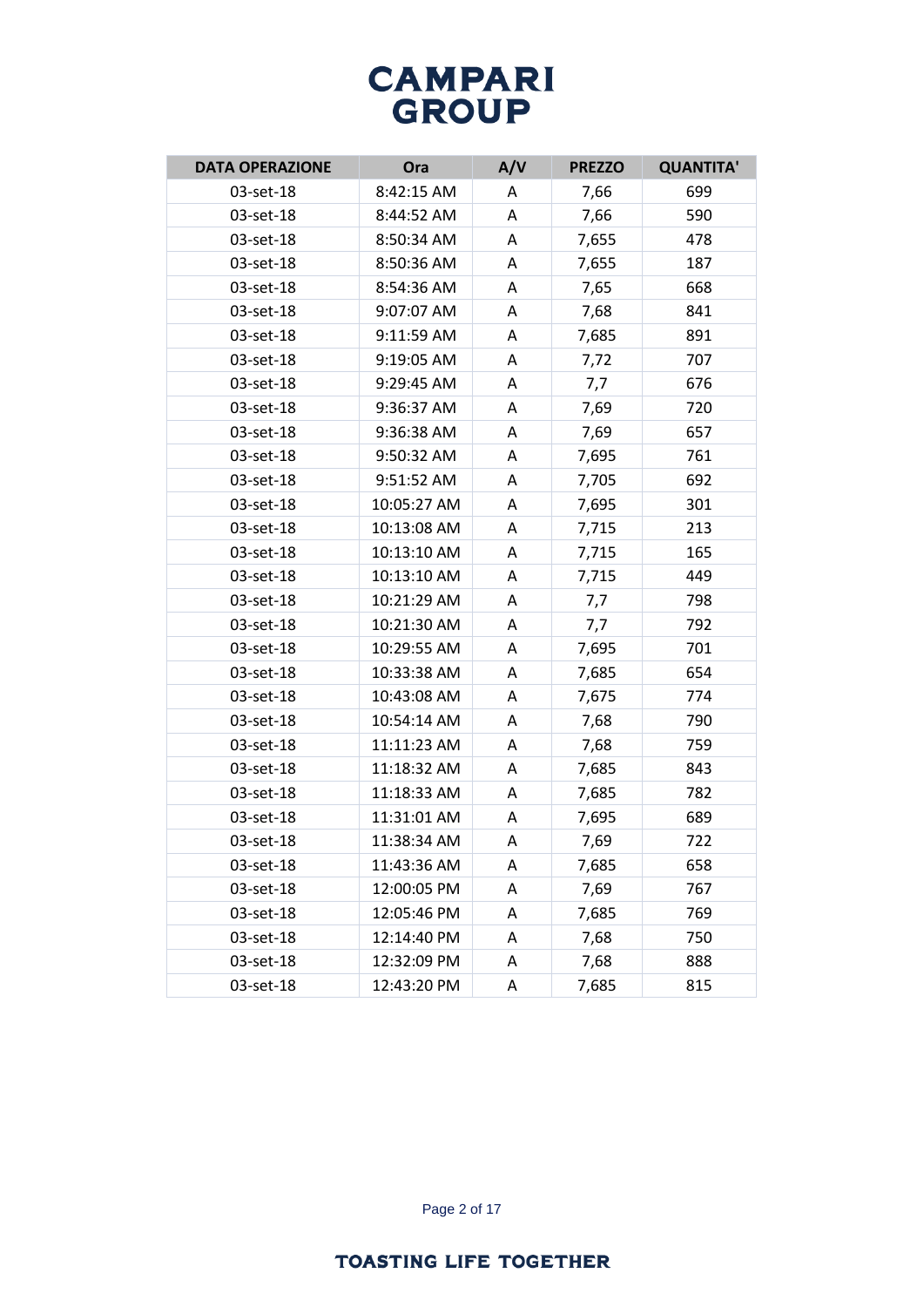| 03-set-18 | 12:48:34 PM | A | 7,68  | 662          |
|-----------|-------------|---|-------|--------------|
| 03-set-18 | 1:04:11 PM  | A | 7,68  | 780          |
| 03-set-18 | 1:10:18 PM  | A | 7,675 | 705          |
| 03-set-18 | 1:28:57 PM  | A | 7,67  | 753          |
| 03-set-18 | 1:28:57 PM  | A | 7,67  | 567          |
| 03-set-18 | 1:28:58 PM  | A | 7,67  | 207          |
| 03-set-18 | 1:40:52 PM  | A | 7,655 | 729          |
| 03-set-18 | 1:52:32 PM  | A | 7,65  | 897          |
| 03-set-18 | 1:52:35 PM  | A | 7,65  | 772          |
| 03-set-18 | 2:00:38 PM  | A | 7,65  | 888          |
| 03-set-18 | 2:23:26 PM  | A | 7,66  | 661          |
| 03-set-18 | 2:25:22 PM  | A | 7,655 | 829          |
| 03-set-18 | 2:25:25 PM  | A | 7,655 | 848          |
| 03-set-18 | 2:37:35 PM  | A | 7,65  | 761          |
| 03-set-18 | 2:37:36 PM  | A | 7,65  | 659          |
| 03-set-18 | 2:46:18 PM  | A | 7,65  | 709          |
| 03-set-18 | 2:46:19 PM  | Α | 7,65  | 856          |
| 03-set-18 | 2:50:29 PM  | A | 7,645 | 763          |
| 03-set-18 | 2:54:56 PM  | A | 7,645 | 757          |
| 03-set-18 | 3:07:21 PM  | A | 7,645 | 838          |
| 03-set-18 | 3:07:23 PM  | A | 7,645 | 735          |
| 03-set-18 | 3:16:20 PM  | A | 7,64  | 782          |
| 03-set-18 | 3:16:20 PM  | A | 7,64  | 675          |
| 03-set-18 | 3:28:46 PM  | A | 7,645 | 916          |
| 03-set-18 | 3:28:48 PM  | A | 7,645 | 923          |
| 03-set-18 | 3:32:30 PM  | A | 7,655 | 771          |
| 03-set-18 | 3:40:59 PM  | A | 7,66  | 699          |
| 03-set-18 | 3:41:00 PM  | A | 7,66  | 697          |
| 03-set-18 | 3:48:47 PM  | A | 7,655 | 720          |
| 03-set-18 | 3:53:03 PM  | A | 7,655 | 807          |
| 03-set-18 | 3:53:03 PM  | Α | 7,655 | 859          |
| 03-set-18 | 3:53:04 PM  | Α | 7,655 | $\mathbf{1}$ |
| 03-set-18 | 4:00:11 PM  | Α | 7,665 | 746          |
| 03-set-18 | 4:00:12 PM  | A | 7,665 | 781          |
| 03-set-18 | 4:15:03 PM  | Α | 7,67  | 400          |

Page 3 of 17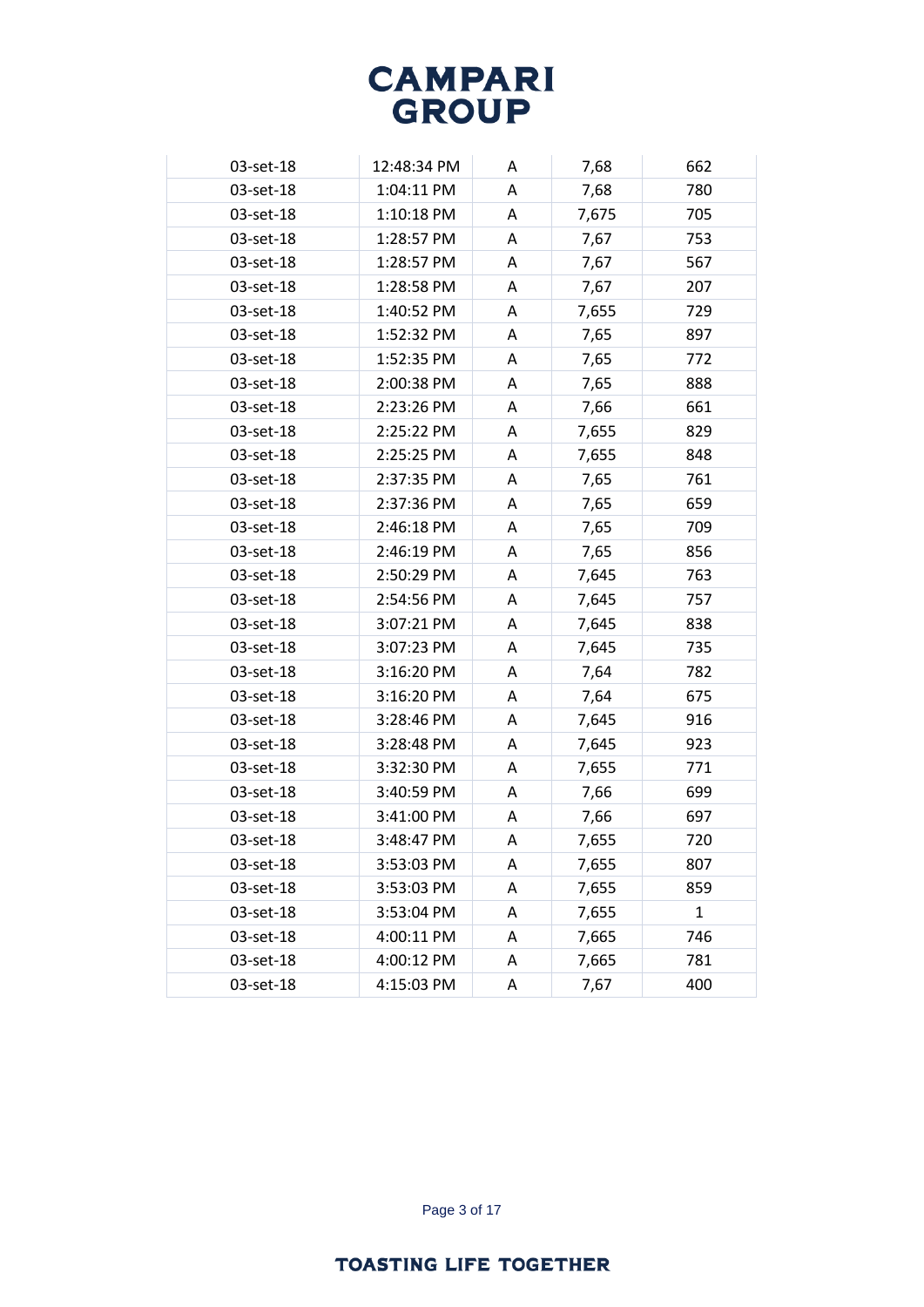| 03-set-18 | 4:15:38 PM  | A | 7,67  | 931          |
|-----------|-------------|---|-------|--------------|
| 03-set-18 | 4:20:14 PM  | A | 7,66  | 867          |
| 03-set-18 | 4:22:04 PM  | A | 7,665 | 739          |
| 03-set-18 | 4:27:07 PM  | A | 7,67  | 518          |
| 03-set-18 | 4:29:45 PM  | A | 7,67  | 163          |
| 03-set-18 | 4:29:46 PM  | A | 7,67  | $\mathbf{1}$ |
| 03-set-18 | 4:29:53 PM  | A | 7,675 | 41           |
| 03-set-18 | 4:29:53 PM  | A | 7,675 | 132          |
| 03-set-18 | 4:29:54 PM  | A | 7,675 | 310          |
| 03-set-18 | 4:29:55 PM  | A | 7,675 | 186          |
| 03-set-18 | 4:29:59 PM  | A | 7,675 | 313          |
| 04-set-18 | 12:06:46 PM | A | 7,65  | 500          |
| 04-set-18 | 12:06:48 PM | A | 7,65  | 592          |
| 04-set-18 | 12:06:49 PM | A | 7,65  | 235          |
| 04-set-18 | 12:06:50 PM | A | 7,65  | 448          |
| 04-set-18 | 12:06:51 PM | A | 7,65  | 128          |
| 04-set-18 | 12:06:53 PM | Α | 7,65  | 52           |
| 04-set-18 | 12:20:38 PM | A | 7,635 | 516          |
| 04-set-18 | 12:28:21 PM | A | 7,65  | 802          |
| 04-set-18 | 12:28:22 PM | A | 7,65  | 823          |
| 04-set-18 | 12:33:58 PM | A | 7,635 | 1003         |
| 04-set-18 | 12:43:44 PM | A | 7,635 | 687          |
| 04-set-18 | 12:43:44 PM | A | 7,635 | 786          |
| 04-set-18 | 12:45:11 PM | A | 7,635 | 570          |
| 04-set-18 | 12:45:13 PM | A | 7,635 | 192          |
| 04-set-18 | 12:53:36 PM | A | 7,625 | 639          |
| 04-set-18 | 1:03:53 PM  | A | 7,625 | 768          |
| 04-set-18 | 1:03:54 PM  | A | 7,625 | 215          |
| 04-set-18 | 1:03:54 PM  | A | 7,625 | 773          |
| 04-set-18 | 1:03:56 PM  | A | 7,625 | 438          |
| 04-set-18 | 1:07:34 PM  | Α | 7,635 | 746          |
| 04-set-18 | 1:07:39 PM  | Α | 7,635 | 745          |
| 04-set-18 | 1:19:16 PM  | Α | 7,63  | 771          |
| 04-set-18 | 1:21:44 PM  | A | 7,635 | 722          |
| 04-set-18 | 1:23:42 PM  | Α | 7,635 | 827          |

Page 4 of 17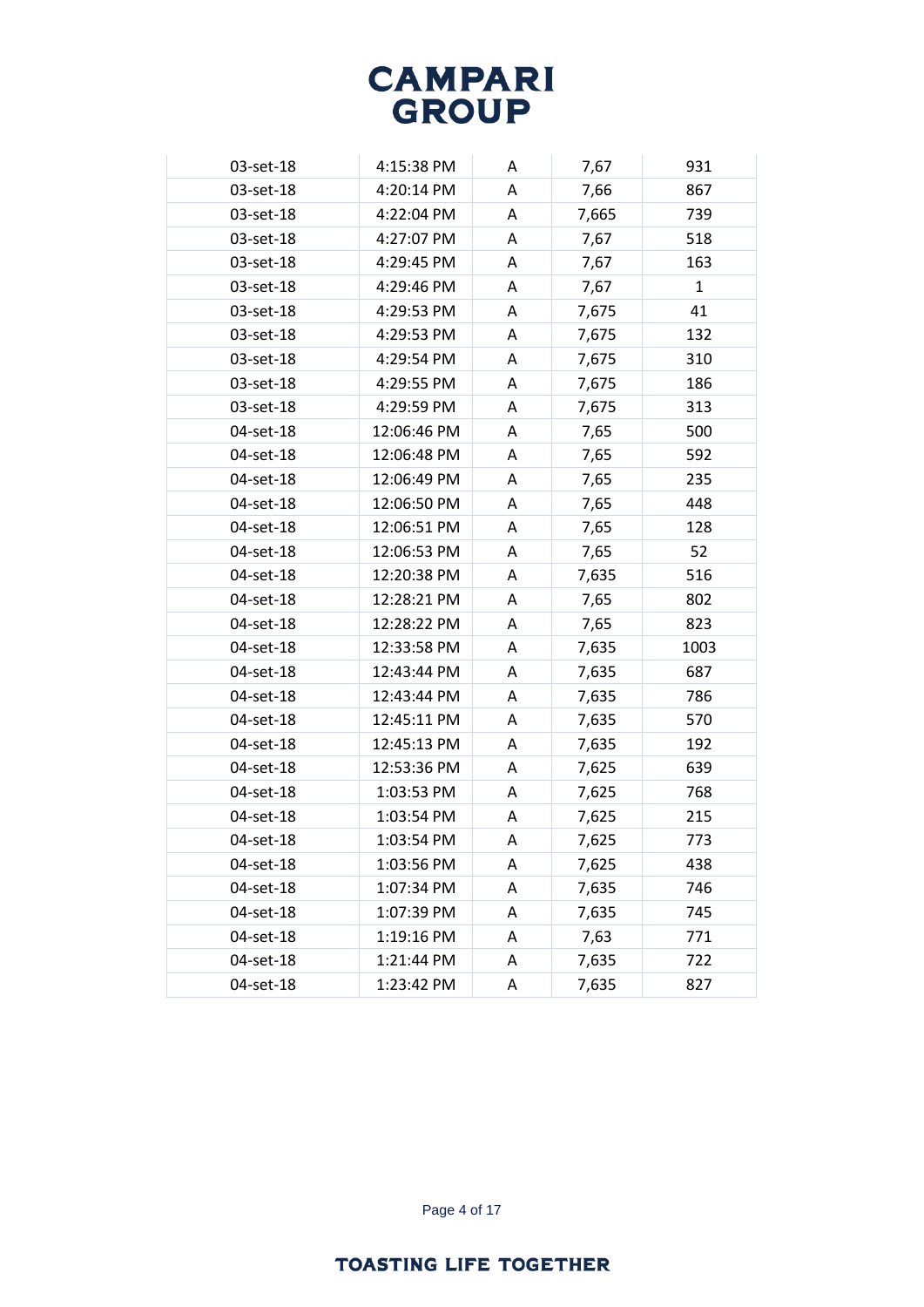| 04-set-18 | 1:32:48 PM | A | 7,63  | 500  |
|-----------|------------|---|-------|------|
| 04-set-18 | 1:32:48 PM | A | 7,63  | 760  |
| 04-set-18 | 1:32:48 PM | A | 7,63  | 322  |
| 04-set-18 | 1:32:48 PM | A | 7,63  | 73   |
| 04-set-18 | 1:32:48 PM | A | 7,63  | 280  |
| 04-set-18 | 1:32:50 PM | A | 7,63  | 355  |
| 04-set-18 | 1:42:58 PM | A | 7,64  | 95   |
| 04-set-18 | 1:42:59 PM | A | 7,64  | 703  |
| 04-set-18 | 1:42:59 PM | A | 7,64  | 516  |
| 04-set-18 | 1:43:00 PM | A | 7,64  | 679  |
| 04-set-18 | 1:52:15 PM | A | 7,63  | 672  |
| 04-set-18 | 1:52:15 PM | A | 7,63  | 729  |
| 04-set-18 | 1:52:15 PM | A | 7,63  | 708  |
| 04-set-18 | 1:56:57 PM | A | 7,615 | 948  |
| 04-set-18 | 1:56:57 PM | A | 7,615 | 1055 |
| 04-set-18 | 1:56:58 PM | A | 7,615 | 768  |
| 04-set-18 | 2:25:42 PM | Α | 7,64  | 641  |
| 04-set-18 | 2:25:45 PM | A | 7,64  | 45   |
| 04-set-18 | 2:26:04 PM | Α | 7,64  | 677  |
| 04-set-18 | 2:26:34 PM | A | 7,64  | 182  |
| 04-set-18 | 2:26:36 PM | A | 7,64  | 394  |
| 04-set-18 | 2:27:18 PM | A | 7,635 | 724  |
| 04-set-18 | 2:27:19 PM | A | 7,635 | 24   |
| 04-set-18 | 2:28:18 PM | A | 7,635 | 73   |
| 04-set-18 | 2:28:20 PM | A | 7,635 | 528  |
| 04-set-18 | 2:28:47 PM | A | 7,63  | 732  |
| 04-set-18 | 2:28:48 PM | A | 7,63  | 866  |
| 04-set-18 | 2:28:50 PM | A | 7,63  | 742  |
| 04-set-18 | 2:28:50 PM | Α | 7,63  | 790  |
| 04-set-18 | 2:29:00 PM | Α | 7,625 | 810  |
| 04-set-18 | 2:37:34 PM | Α | 7,63  | 817  |
| 04-set-18 | 2:37:36 PM | A | 7,63  | 53   |
| 04-set-18 | 2:37:37 PM | A | 7,63  | 935  |
| 04-set-18 | 2:37:38 PM | Α | 7,63  | 602  |
| 04-set-18 | 2:42:08 PM | Α | 7,615 | 776  |

Page 5 of 17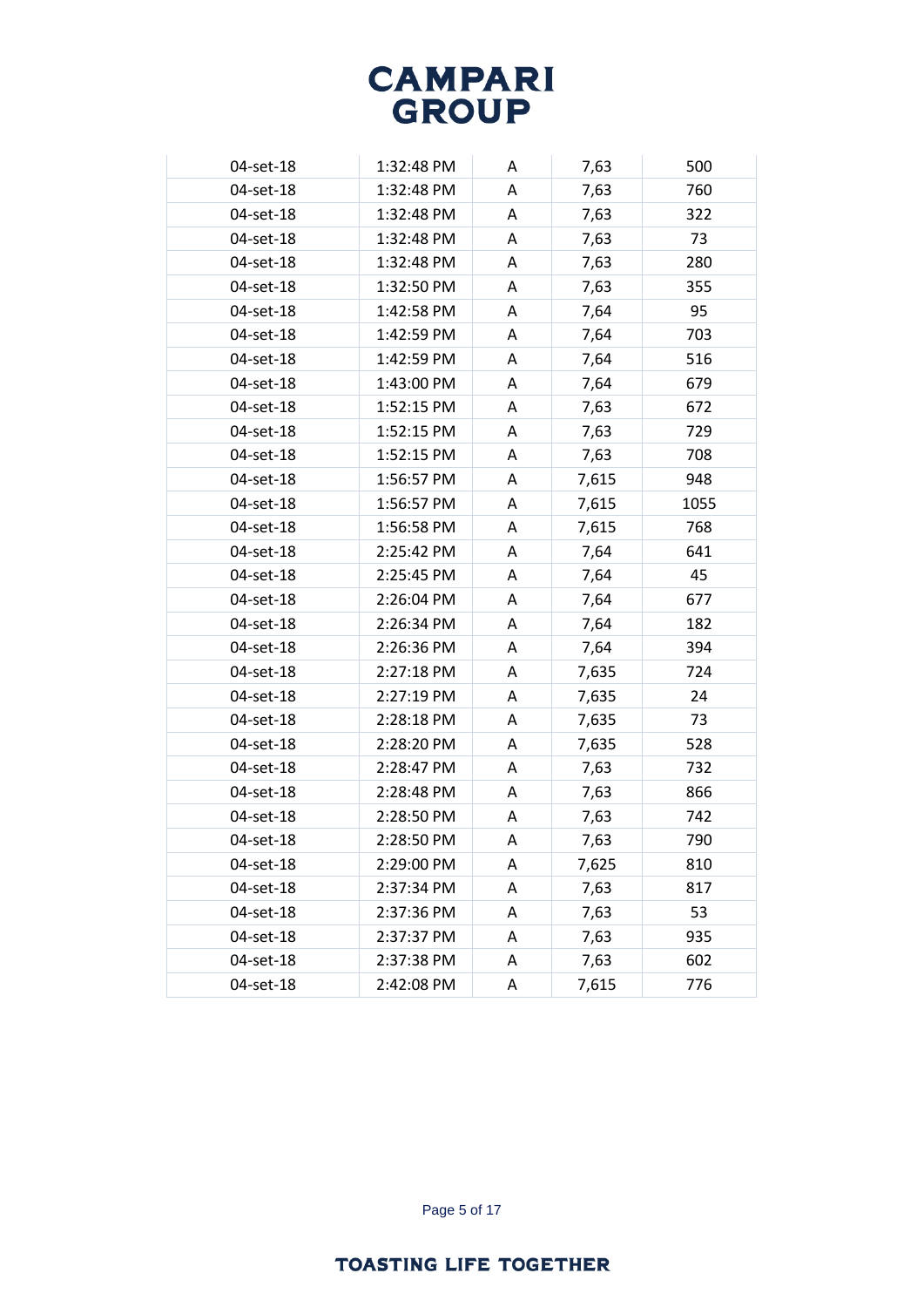| 04-set-18 | 2:42:13 PM | Α | 7,615 | 663  |
|-----------|------------|---|-------|------|
| 04-set-18 | 2:45:43 PM | Α | 7,61  | 783  |
| 04-set-18 | 2:49:46 PM | A | 7,615 | 783  |
| 04-set-18 | 2:49:47 PM | Α | 7,615 | 680  |
| 04-set-18 | 2:52:16 PM | A | 7,61  | 809  |
| 04-set-18 | 2:55:01 PM | A | 7,6   | 295  |
| 04-set-18 | 2:55:02 PM | Α | 7,6   | 1847 |
| 04-set-18 | 3:02:12 PM | A | 7,615 | 1005 |
| 04-set-18 | 3:02:13 PM | Α | 7,615 | 824  |
| 04-set-18 | 3:02:15 PM | A | 7,615 | 1165 |
| 04-set-18 | 3:02:16 PM | Α | 7,615 | 137  |
| 04-set-18 | 3:10:33 PM | Α | 7,61  | 793  |
| 04-set-18 | 3:10:34 PM | A | 7,61  | 747  |
| 04-set-18 | 3:10:35 PM | Α | 7,61  | 865  |
| 04-set-18 | 3:12:16 PM | Α | 7,6   | 1452 |
| 04-set-18 | 3:17:21 PM | Α | 7,615 | 568  |
| 04-set-18 | 3:17:22 PM | Α | 7,615 | 779  |
| 04-set-18 | 3:17:24 PM | A | 7,615 | 458  |
| 04-set-18 | 3:17:24 PM | Α | 7,615 | 179  |
| 04-set-18 | 3:17:25 PM | A | 7,615 | 702  |
| 04-set-18 | 3:21:35 PM | Α | 7,61  | 709  |
| 04-set-18 | 3:21:35 PM | Α | 7,61  | 816  |
| 04-set-18 | 3:21:35 PM | Α | 7,61  | 786  |
| 04-set-18 | 3:29:59 PM | A | 7,605 | 756  |
| 04-set-18 | 3:30:01 PM | A | 7,605 | 714  |
| 04-set-18 | 3:30:01 PM | Α | 7,605 | 623  |
| 04-set-18 | 3:31:36 PM | Α | 7,61  | 341  |
| 04-set-18 | 3:31:36 PM | Α | 7,61  | 751  |
| 04-set-18 | 3:31:38 PM | Α | 7,61  | 559  |
| 04-set-18 | 3:35:26 PM | Α | 7,605 | 715  |
| 04-set-18 | 3:35:28 PM | Α | 7,605 | 628  |
| 04-set-18 | 3:37:04 PM | Α | 7,6   | 1694 |
| 04-set-18 | 3:39:16 PM | A | 7,595 | 697  |
| 04-set-18 | 3:39:18 PM | Α | 7,595 | 668  |
| 04-set-18 | 3:42:32 PM | Α | 7,595 | 658  |

Page 6 of 17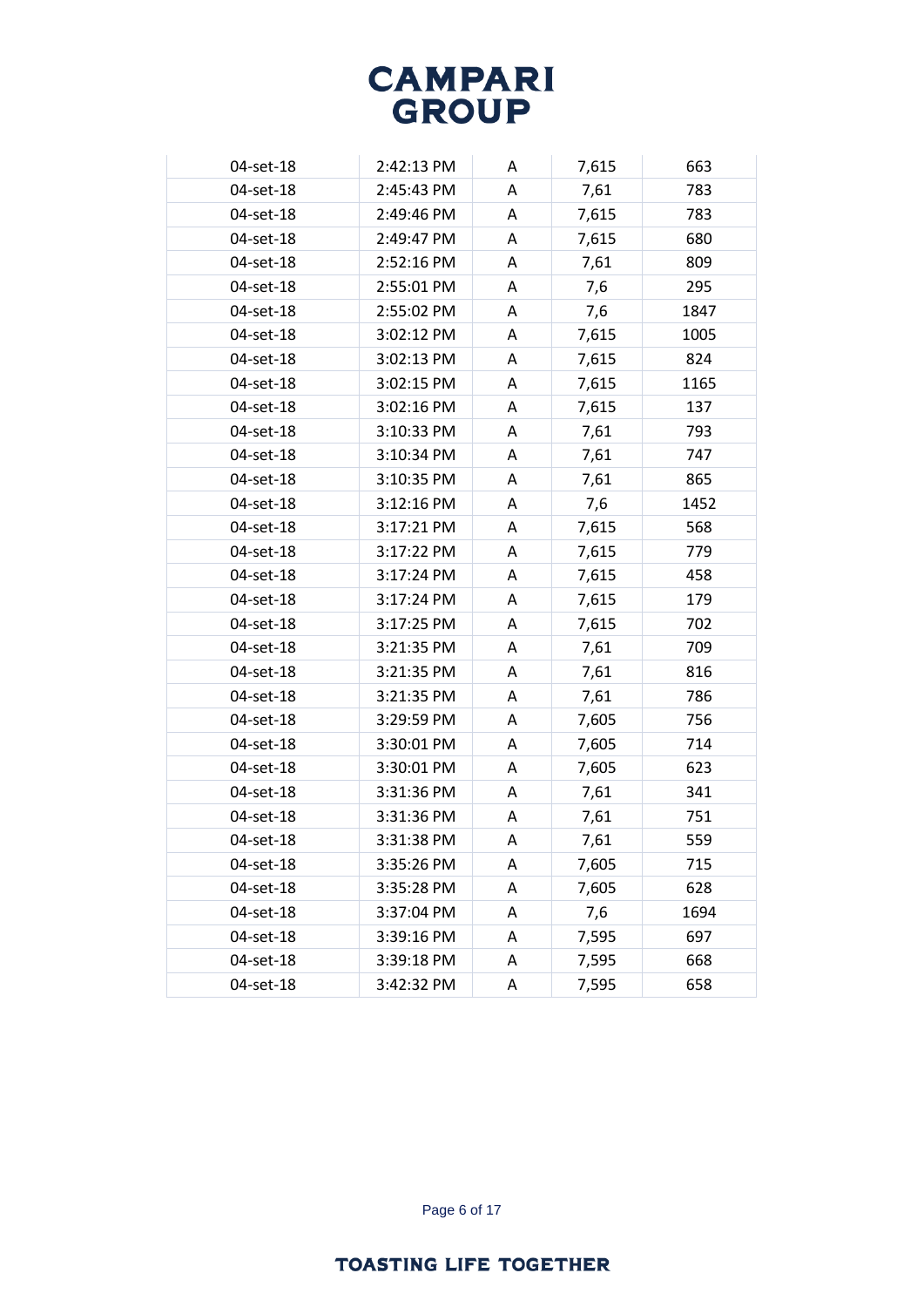| 04-set-18 | 3:43:36 PM | A | 7,595 | 541  |
|-----------|------------|---|-------|------|
| 04-set-18 | 3:43:36 PM | Α | 7,595 | 178  |
| 04-set-18 | 3:44:05 PM | A | 7,595 | 645  |
| 04-set-18 | 3:46:56 PM | A | 7,595 | 721  |
| 04-set-18 | 3:46:59 PM | Α | 7,595 | 1028 |
| 04-set-18 | 3:47:58 PM | A | 7,59  | 449  |
| 04-set-18 | 3:47:59 PM | Α | 7,59  | 1186 |
| 04-set-18 | 3:47:59 PM | A | 7,59  | 250  |
| 04-set-18 | 3:48:57 PM | A | 7,59  | 1600 |
| 04-set-18 | 3:49:07 PM | A | 7,59  | 638  |
| 04-set-18 | 3:52:05 PM | A | 7,59  | 700  |
| 04-set-18 | 3:52:06 PM | Α | 7,59  | 1108 |
| 04-set-18 | 3:52:08 PM | A | 7,59  | 1353 |
| 04-set-18 | 3:54:58 PM | Α | 7,585 | 699  |
| 04-set-18 | 3:55:00 PM | A | 7,585 | 598  |
| 04-set-18 | 3:58:43 PM | A | 7,59  | 885  |
| 04-set-18 | 3:58:46 PM | Α | 7,59  | 860  |
| 04-set-18 | 3:58:46 PM | A | 7,59  | 648  |
| 04-set-18 | 4:00:25 PM | A | 7,58  | 611  |
| 04-set-18 | 4:00:27 PM | A | 7,58  | 377  |
| 04-set-18 | 4:01:19 PM | A | 7,575 | 697  |
| 04-set-18 | 4:01:20 PM | A | 7,575 | 837  |
| 04-set-18 | 4:01:22 PM | A | 7,575 | 2153 |
| 04-set-18 | 4:01:28 PM | A | 7,575 | 848  |
| 04-set-18 | 4:01:30 PM | A | 7,575 | 117  |
| 04-set-18 | 4:05:10 PM | A | 7,575 | 158  |
| 04-set-18 | 4:05:10 PM | A | 7,575 | 938  |
| 04-set-18 | 4:05:11 PM | Α | 7,575 | 842  |
| 04-set-18 | 4:05:12 PM | Α | 7,575 | 429  |
| 04-set-18 | 4:05:19 PM | A | 7,57  | 1069 |
| 04-set-18 | 4:05:22 PM | Α | 7,57  | 297  |
| 04-set-18 | 4:11:00 PM | A | 7,585 | 858  |
| 04-set-18 | 4:11:00 PM | Α | 7,59  | 771  |
| 04-set-18 | 4:11:02 PM | A | 7,59  | 619  |
| 04-set-18 | 4:11:03 PM | Α | 7,59  | 716  |

Page 7 of 17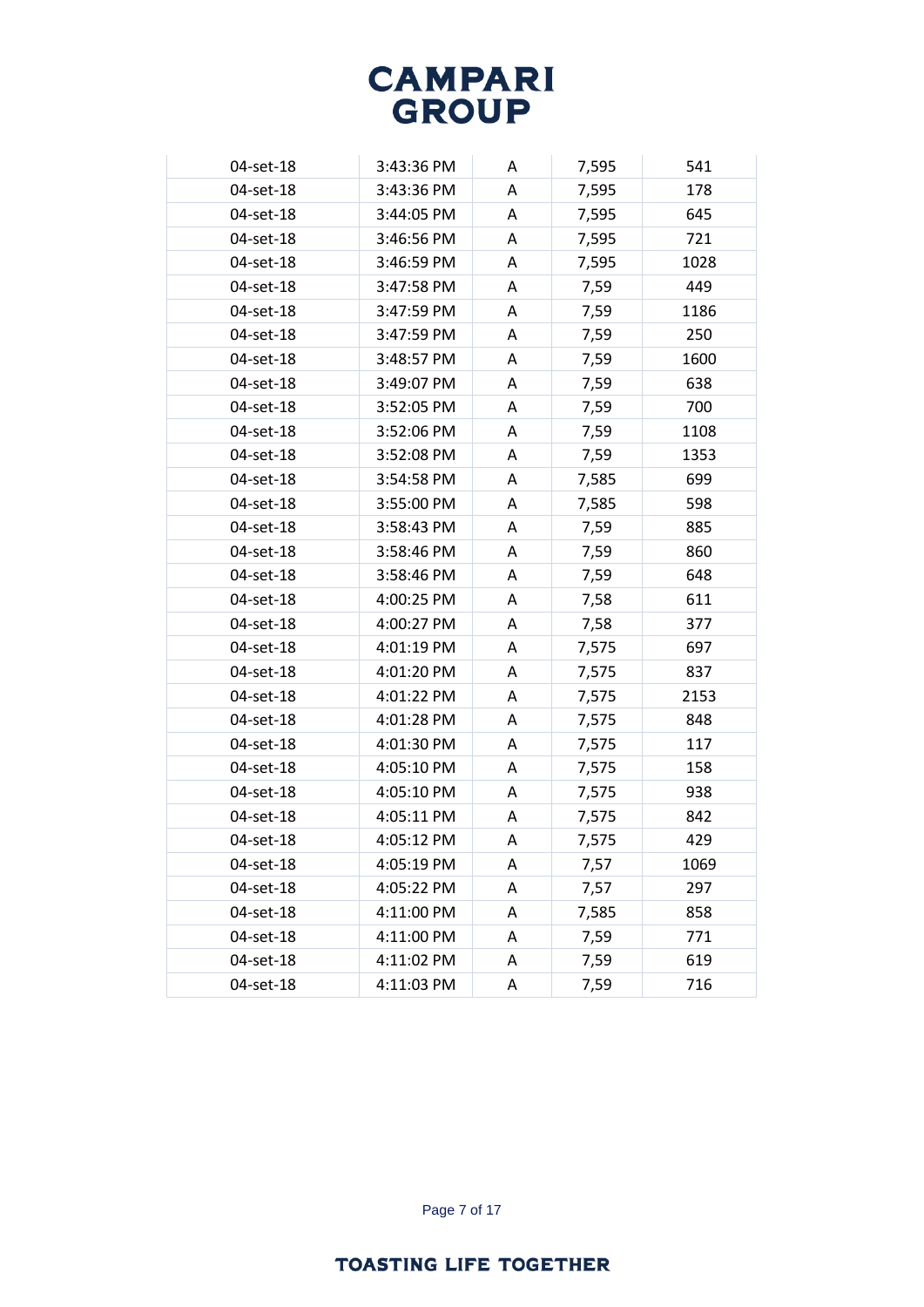| 04-set-18 | 4:12:44 PM | A | 7,585 | 366  |
|-----------|------------|---|-------|------|
| 04-set-18 | 4:12:45 PM | Α | 7,585 | 228  |
| 04-set-18 | 4:12:46 PM | A | 7,585 | 536  |
| 04-set-18 | 4:12:47 PM | A | 7,585 | 297  |
| 04-set-18 | 4:19:09 PM | A | 7,59  | 1339 |
| 04-set-18 | 4:19:10 PM | A | 7,59  | 297  |
| 04-set-18 | 4:19:11 PM | A | 7,59  | 1636 |
| 04-set-18 | 4:23:27 PM | A | 7,6   | 1050 |
| 04-set-18 | 4:23:28 PM | A | 7,6   | 85   |
| 04-set-18 | 4:23:28 PM | A | 7,6   | 500  |
| 04-set-18 | 4:23:29 PM | Α | 7,6   | 201  |
| 04-set-18 | 4:23:29 PM | A | 7,6   | 1337 |
| 04-set-18 | 4:23:29 PM | A | 7,6   | 395  |
| 04-set-18 | 4:23:29 PM | Α | 7,6   | 38   |
| 04-set-18 | 4:26:06 PM | A | 7,6   | 675  |
| 04-set-18 | 4:26:16 PM | A | 7,595 | 1800 |
| 04-set-18 | 4:26:18 PM | Α | 7,6   | 93   |
| 04-set-18 | 4:26:27 PM | A | 7,59  | 699  |
| 04-set-18 | 4:27:03 PM | A | 7,59  | 9    |
| 04-set-18 | 4:27:22 PM | A | 7,59  | 930  |
| 04-set-18 | 4:29:04 PM | A | 7,595 | 72   |
| 04-set-18 | 4:29:05 PM | A | 7,595 | 671  |
| 04-set-18 | 4:29:05 PM | A | 7,595 | 329  |
| 04-set-18 | 4:29:44 PM | Α | 7,595 | 294  |
| 04-set-18 | 4:29:49 PM | A | 7,595 | 29   |
| 04-set-18 | 4:29:50 PM | A | 7,595 | 79   |
| 04-set-18 | 4:29:52 PM | A | 7,595 | 442  |
| 05-set-18 | 8:50:31 AM | A | 7,565 | 542  |
| 05-set-18 | 8:50:32 AM | A | 7,565 | 380  |
| 05-set-18 | 8:50:32 AM | A | 7,565 | 142  |
| 05-set-18 | 8:51:39 AM | Α | 7,565 | 335  |
| 05-set-18 | 9:04:52 AM | Α | 7,57  | 576  |
| 05-set-18 | 9:13:27 AM | Α | 7,6   | 904  |
| 05-set-18 | 9:20:07 AM | A | 7,59  | 371  |
| 05-set-18 | 9:23:33 AM | Α | 7,58  | 794  |

Page 8 of 17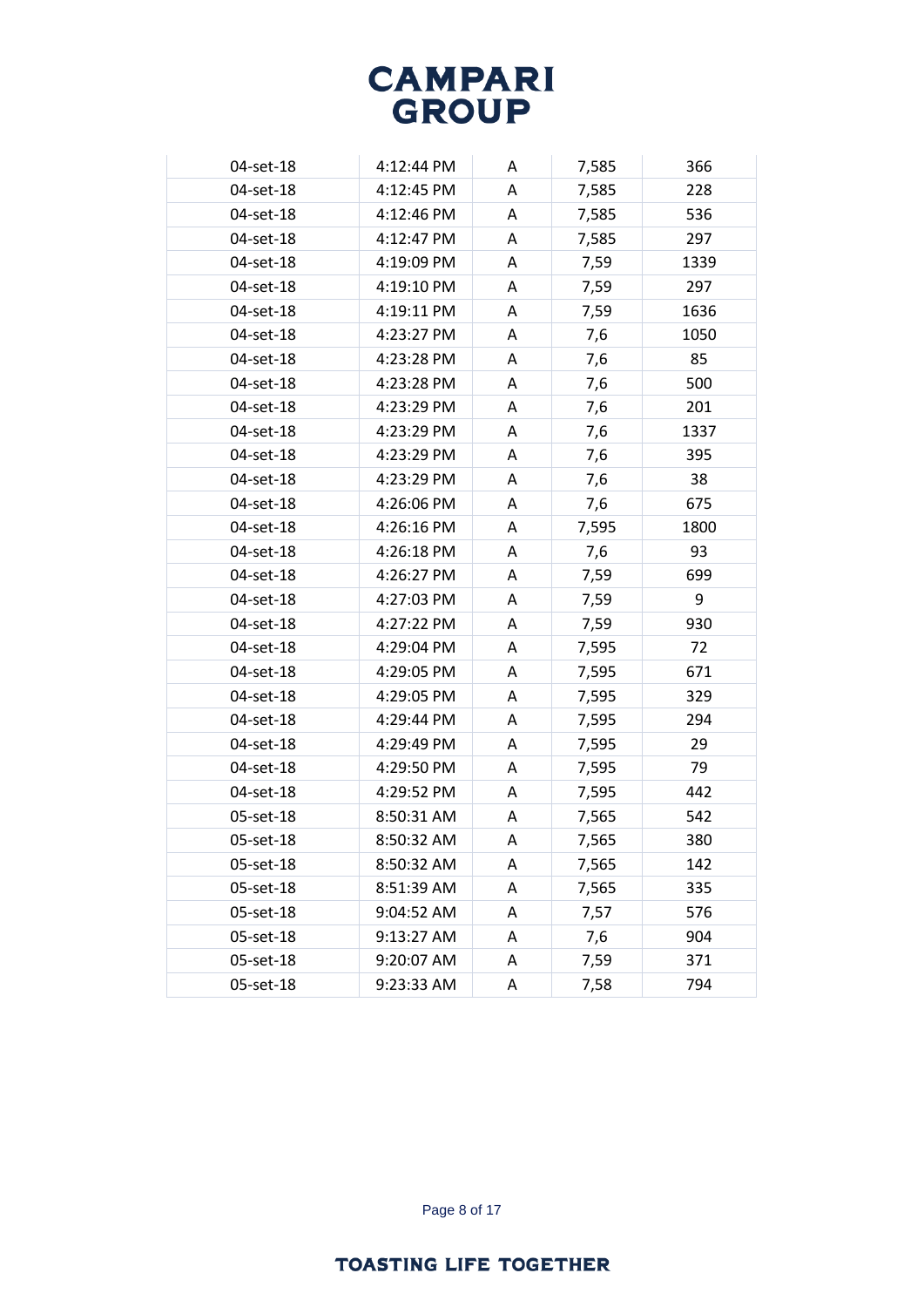| 05-set-18 | 9:29:53 AM  | A | 7,57  | 481  |
|-----------|-------------|---|-------|------|
| 05-set-18 | 9:43:29 AM  | A | 7,57  | 1008 |
| 05-set-18 | 9:43:30 AM  | A | 7,57  | 650  |
| 05-set-18 | 9:46:34 AM  | Α | 7,57  | 512  |
| 05-set-18 | 10:00:13 AM | A | 7,565 | 553  |
| 05-set-18 | 10:00:13 AM | Α | 7,565 | 849  |
| 05-set-18 | 10:04:35 AM | Α | 7,53  | 1500 |
| 05-set-18 | 10:04:35 AM | A | 7,545 | 621  |
| 05-set-18 | 10:04:35 AM | Α | 7,53  | 357  |
| 05-set-18 | 10:04:36 AM | A | 7,545 | 835  |
| 05-set-18 | 10:04:39 AM | A | 7,525 | 1693 |
| 05-set-18 | 10:04:39 AM | A | 7,525 | 866  |
| 05-set-18 | 10:04:40 AM | Α | 7,53  | 1775 |
| 05-set-18 | 10:13:44 AM | Α | 7,51  | 1131 |
| 05-set-18 | 10:18:36 AM | A | 7,515 | 545  |
| 05-set-18 | 10:21:52 AM | Α | 7,51  | 1332 |
| 05-set-18 | 10:23:13 AM | A | 7,51  | 383  |
| 05-set-18 | 10:26:26 AM | A | 7,495 | 822  |
| 05-set-18 | 10:33:35 AM | A | 7,48  | 289  |
| 05-set-18 | 10:36:57 AM | Α | 7,49  | 520  |
| 05-set-18 | 10:43:37 AM | Α | 7,485 | 443  |
| 05-set-18 | 10:43:38 AM | A | 7,485 | 843  |
| 05-set-18 | 10:43:39 AM | Α | 7,485 | 360  |
| 05-set-18 | 10:56:52 AM | Α | 7,545 | 596  |
| 05-set-18 | 11:00:44 AM | A | 7,545 | 842  |
| 05-set-18 | 11:17:07 AM | Α | 7,515 | 543  |
| 05-set-18 | 11:17:08 AM | Α | 7,515 | 896  |
| 05-set-18 | 11:25:53 AM | A | 7,505 | 417  |
| 05-set-18 | 11:32:50 AM | A | 7,51  | 887  |
| 05-set-18 | 11:39:37 AM | Α | 7,525 | 515  |
| 05-set-18 | 11:40:43 AM | Α | 7,525 | 313  |
| 05-set-18 | 11:40:43 AM | Α | 7,525 | 77   |
| 05-set-18 | 11:57:48 AM | Α | 7,555 | 826  |
| 05-set-18 | 12:01:53 PM | A | 7,555 | 570  |
| 05-set-18 | 12:11:07 PM | Α | 7,57  | 541  |

Page 9 of 17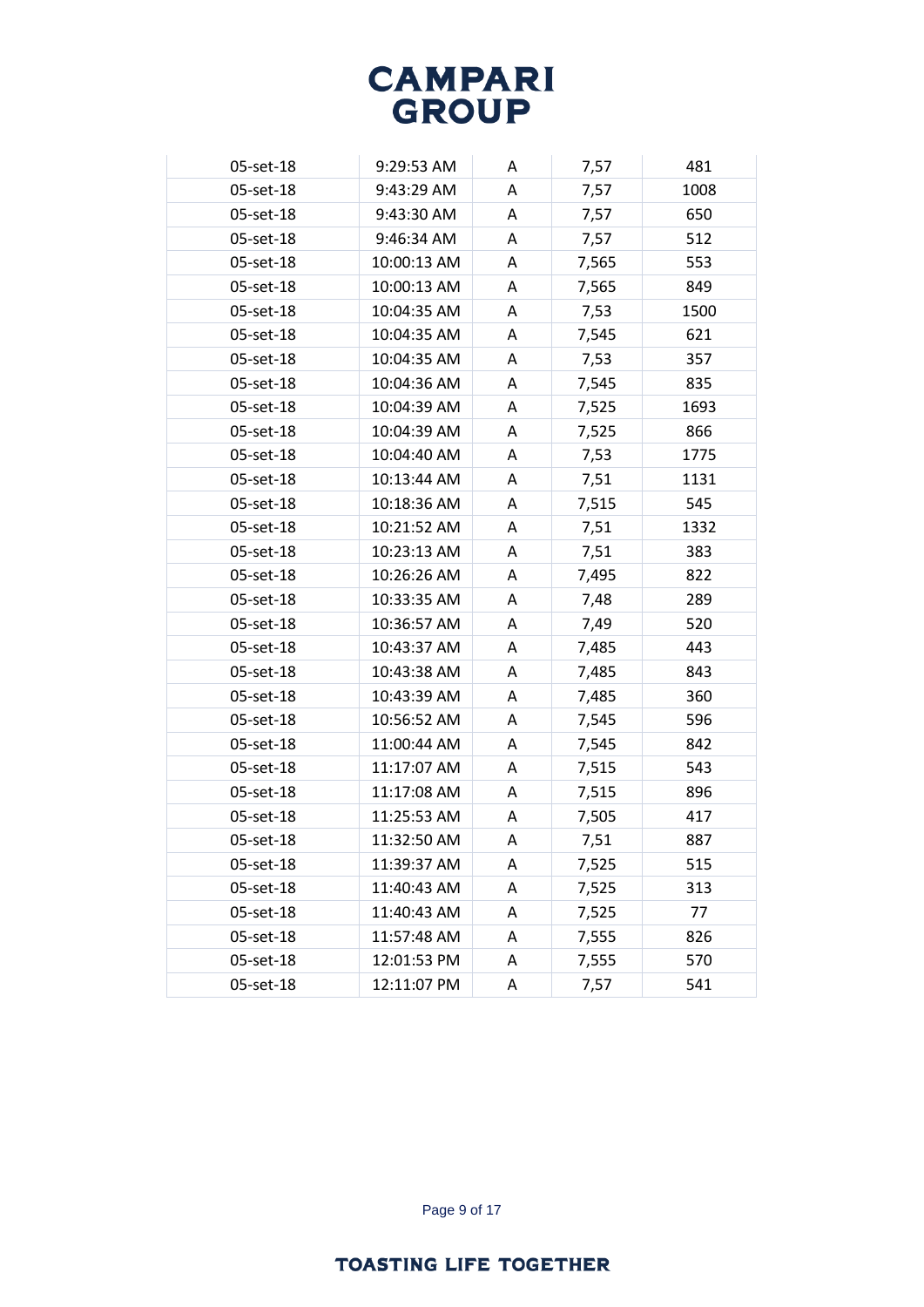| 05-set-18 | 12:11:07 PM | A | 7,57  | 809 |
|-----------|-------------|---|-------|-----|
| 05-set-18 | 12:40:16 PM | A | 7,57  | 173 |
| 05-set-18 | 12:45:15 PM | A | 7,57  | 425 |
| 05-set-18 | 12:45:18 PM | A | 7,57  | 907 |
| 05-set-18 | 12:54:34 PM | A | 7,56  | 503 |
| 05-set-18 | 12:54:38 PM | A | 7,56  | 764 |
| 05-set-18 | 1:13:33 PM  | A | 7,56  | 432 |
| 05-set-18 | 1:13:33 PM  | A | 7,56  | 338 |
| 05-set-18 | 1:13:34 PM  | A | 7,56  | 97  |
| 05-set-18 | 1:13:35 PM  | A | 7,56  | 278 |
| 05-set-18 | 1:23:47 PM  | A | 7,55  | 410 |
| 05-set-18 | 1:23:49 PM  | A | 7,55  | 91  |
| 05-set-18 | 1:37:33 PM  | A | 7,54  | 734 |
| 05-set-18 | 1:38:12 PM  | A | 7,53  | 365 |
| 05-set-18 | 1:38:12 PM  | A | 7,53  | 415 |
| 05-set-18 | 1:39:21 PM  | A | 7,525 | 378 |
| 05-set-18 | 1:43:27 PM  | Α | 7,53  | 461 |
| 05-set-18 | 1:49:23 PM  | A | 7,535 | 901 |
| 05-set-18 | 1:56:33 PM  | A | 7,535 | 563 |
| 05-set-18 | 1:59:38 PM  | A | 7,535 | 800 |
| 05-set-18 | 1:59:38 PM  | A | 7,535 | 462 |
| 05-set-18 | 2:05:46 PM  | A | 7,525 | 448 |
| 05-set-18 | 2:12:09 PM  | A | 7,515 | 864 |
| 05-set-18 | 2:12:09 PM  | A | 7,515 | 578 |
| 05-set-18 | 2:22:56 PM  | A | 7,525 | 379 |
| 05-set-18 | 2:22:56 PM  | A | 7,525 | 481 |
| 05-set-18 | 2:22:57 PM  | A | 7,525 | 305 |
| 05-set-18 | 2:22:58 PM  | A | 7,525 | 366 |
| 05-set-18 | 2:27:53 PM  | A | 7,53  | 463 |
| 05-set-18 | 2:40:46 PM  | Α | 7,53  | 925 |
| 05-set-18 | 2:41:30 PM  | Α | 7,525 | 507 |
| 05-set-18 | 2:56:16 PM  | A | 7,525 | 368 |
| 05-set-18 | 2:56:17 PM  | A | 7,525 | 71  |
| 05-set-18 | 2:56:17 PM  | Α | 7,525 | 80  |
| 05-set-18 | 2:56:18 PM  | Α | 7,525 | 874 |

Page 10 of 17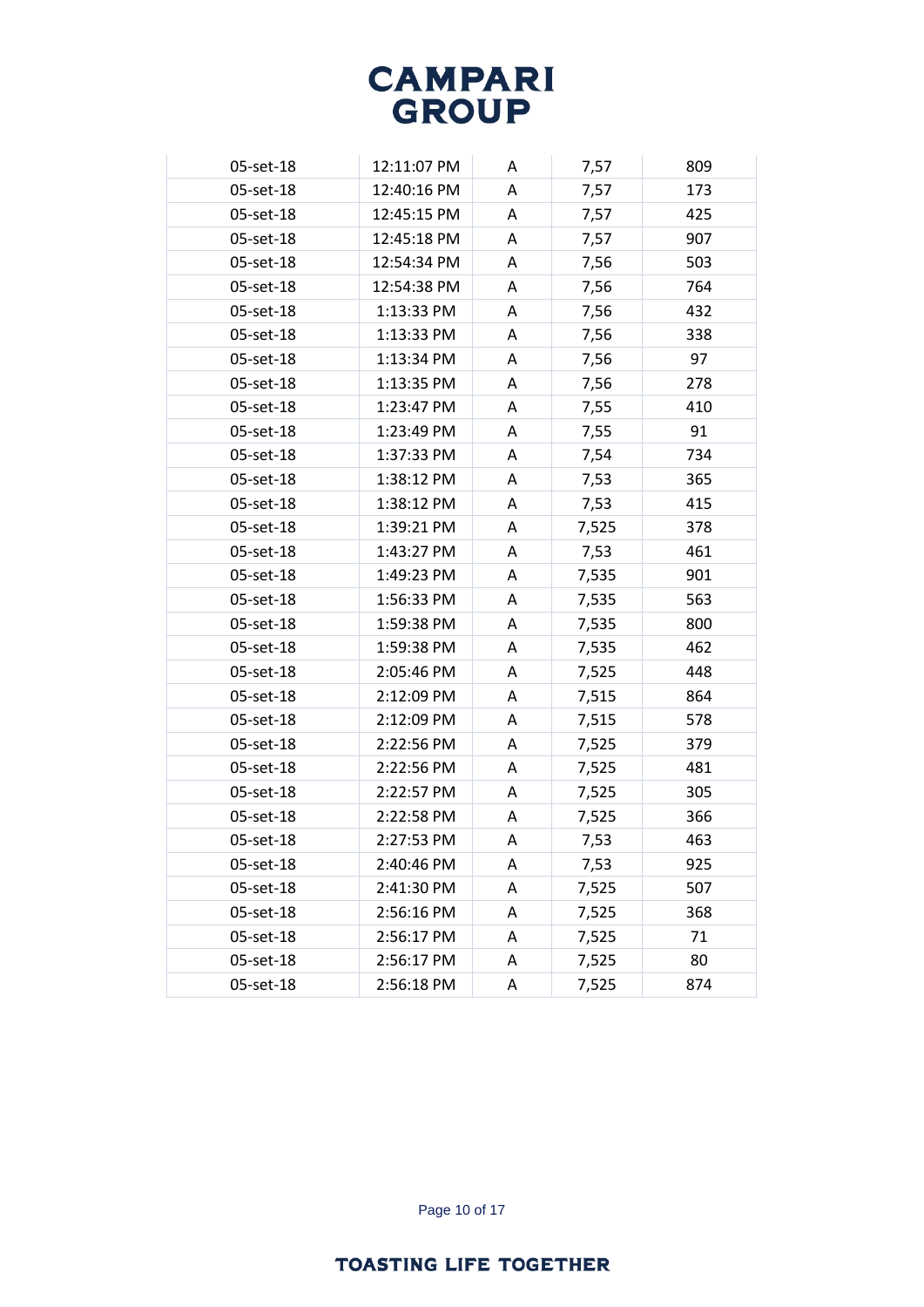| 05-set-18 | 2:56:18 PM | A | 7,525 | 154  |
|-----------|------------|---|-------|------|
| 05-set-18 | 2:56:20 PM | A | 7,525 | 489  |
| 05-set-18 | 2:56:20 PM | A | 7,525 | 426  |
| 05-set-18 | 3:04:39 PM | A | 7,535 | 923  |
| 05-set-18 | 3:10:24 PM | A | 7,53  | 525  |
| 05-set-18 | 3:15:18 PM | A | 7,53  | 384  |
| 05-set-18 | 3:15:21 PM | A | 7,53  | 973  |
| 05-set-18 | 3:16:21 PM | A | 7,53  | 444  |
| 05-set-18 | 3:21:08 PM | A | 7,53  | 569  |
| 05-set-18 | 3:24:46 PM | A | 7,52  | 776  |
| 05-set-18 | 3:30:05 PM | A | 7,53  | 390  |
| 05-set-18 | 3:31:32 PM | A | 7,525 | 548  |
| 05-set-18 | 3:31:32 PM | A | 7,525 | 784  |
| 05-set-18 | 3:33:25 PM | A | 7,51  | 475  |
| 05-set-18 | 3:43:30 PM | A | 7,52  | 978  |
| 05-set-18 | 3:43:30 PM | A | 7,52  | 530  |
| 05-set-18 | 3:57:53 PM | Α | 7,52  | 939  |
| 05-set-18 | 3:58:21 PM | A | 7,515 | 478  |
| 05-set-18 | 3:58:22 PM | A | 7,515 | 476  |
| 05-set-18 | 3:58:22 PM | A | 7,515 | 935  |
| 05-set-18 | 4:07:59 PM | A | 7,5   | 732  |
| 05-set-18 | 4:10:49 PM | A | 7,495 | 471  |
| 05-set-18 | 4:14:39 PM | A | 7,495 | 1162 |
| 05-set-18 | 4:14:41 PM | A | 7,495 | 562  |
| 05-set-18 | 4:24:08 PM | A | 7,495 | 529  |
| 05-set-18 | 4:24:09 PM | A | 7,495 | 777  |
| 05-set-18 | 4:26:29 PM | A | 7,495 | 217  |
| 05-set-18 | 4:26:29 PM | A | 7,495 | 181  |
| 05-set-18 | 4:26:32 PM | A | 7,49  | 274  |
| 05-set-18 | 4:26:35 PM | A | 7,49  | 604  |
| 05-set-18 | 4:28:04 PM | Α | 7,485 | 246  |
| 05-set-18 | 4:29:48 PM | Α | 7,48  | 20   |
| 05-set-18 | 4:29:50 PM | Α | 7,48  | 56   |
| 05-set-18 | 4:29:52 PM | A | 7,48  | 98   |
| 05-set-18 | 4:29:52 PM | Α | 7,48  | 18   |

Page 11 of 17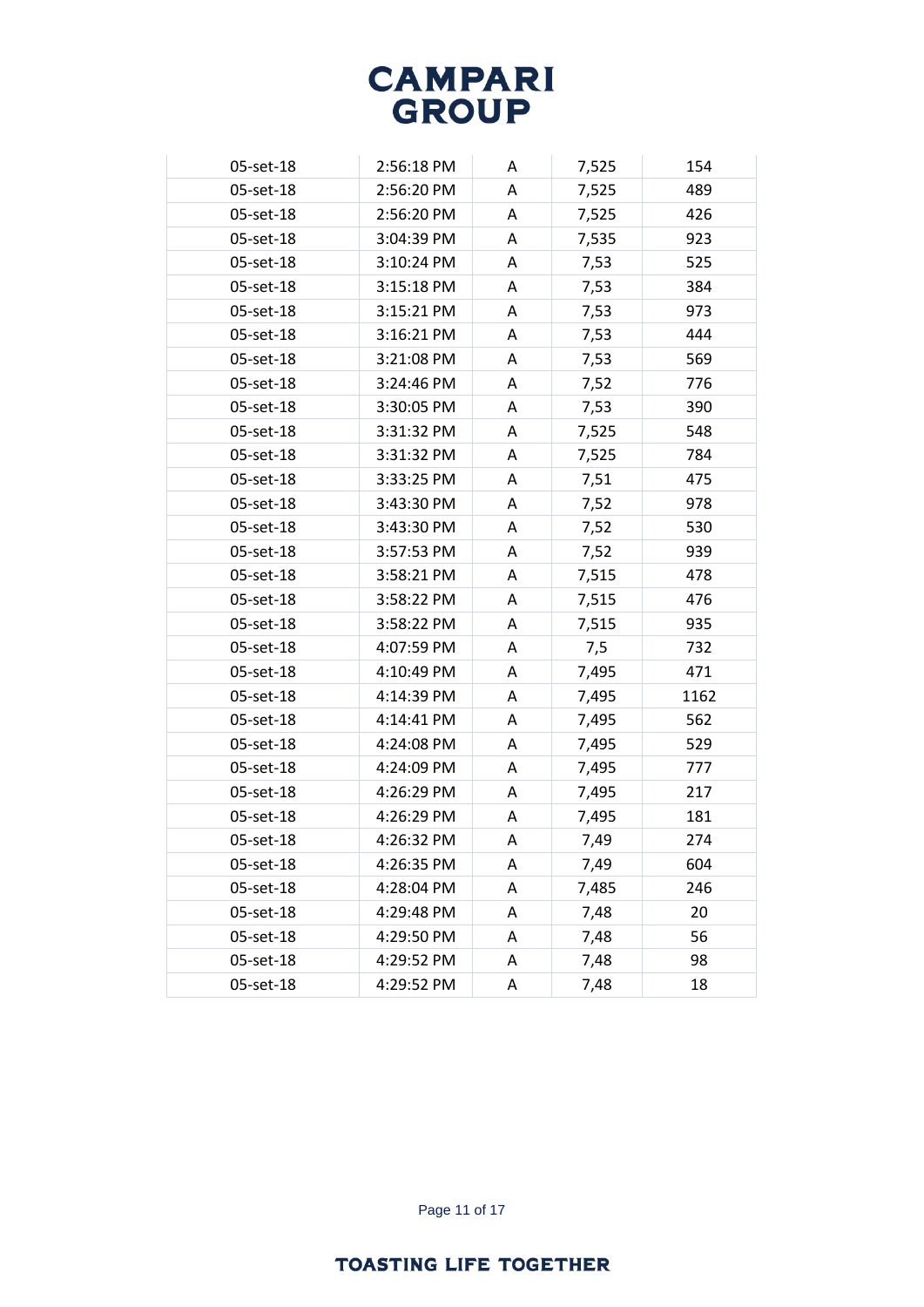| 05-set-18 | 4:29:55 PM  | Α | 7,48  | 61   |
|-----------|-------------|---|-------|------|
| 06-set-18 | 8:53:29 AM  | A | 7,405 | 1348 |
| 06-set-18 | 8:58:13 AM  | A | 7,405 | 320  |
| 06-set-18 | 8:58:14 AM  | A | 7,405 | 415  |
| 06-set-18 | 8:58:15 AM  | A | 7,405 | 1281 |
| 06-set-18 | 8:58:17 AM  | Α | 7,405 | 715  |
| 06-set-18 | 9:03:40 AM  | Α | 7,405 | 469  |
| 06-set-18 | 9:03:40 AM  | A | 7,405 | 40   |
| 06-set-18 | 9:03:40 AM  | Α | 7,405 | 382  |
| 06-set-18 | 9:03:41 AM  | A | 7,405 | 115  |
| 06-set-18 | 9:22:35 AM  | A | 7,415 | 1561 |
| 06-set-18 | 9:25:02 AM  | A | 7,41  | 915  |
| 06-set-18 | 9:31:21 AM  | A | 7,405 | 1067 |
| 06-set-18 | 9:31:22 AM  | A | 7,405 | 976  |
| 06-set-18 | 9:31:22 AM  | A | 7,405 | 148  |
| 06-set-18 | 9:40:11 AM  | Α | 7,405 | 926  |
| 06-set-18 | 9:40:11 AM  | A | 7,405 | 986  |
| 06-set-18 | 9:53:42 AM  | Α | 7,42  | 2053 |
| 06-set-18 | 9:53:43 AM  | A | 7,42  | 858  |
| 06-set-18 | 9:59:34 AM  | A | 7,415 | 1109 |
| 06-set-18 | 10:01:43 AM | Α | 7,41  | 785  |
| 06-set-18 | 10:06:57 AM | A | 7,42  | 1040 |
| 06-set-18 | 10:06:59 AM | Α | 7,42  | 904  |
| 06-set-18 | 10:21:27 AM | Α | 7,43  | 467  |
| 06-set-18 | 10:25:56 AM | Α | 7,43  | 734  |
| 06-set-18 | 10:25:57 AM | Α | 7,43  | 1311 |
| 06-set-18 | 10:31:43 AM | A | 7,43  | 776  |
| 06-set-18 | 10:35:44 AM | Α | 7,435 | 1124 |
| 06-set-18 | 10:49:59 AM | Α | 7,425 | 254  |
| 06-set-18 | 10:50:00 AM | Α | 7,425 | 500  |
| 06-set-18 | 10:50:03 AM | Α | 7,425 | 752  |
| 06-set-18 | 10:50:03 AM | Α | 7,425 | 46   |
| 06-set-18 | 10:50:03 AM | Α | 7,425 | 246  |
| 06-set-18 | 11:06:03 AM | Α | 7,44  | 939  |
| 06-set-18 | 11:06:04 AM | Α | 7,44  | 480  |

Page 12 of 17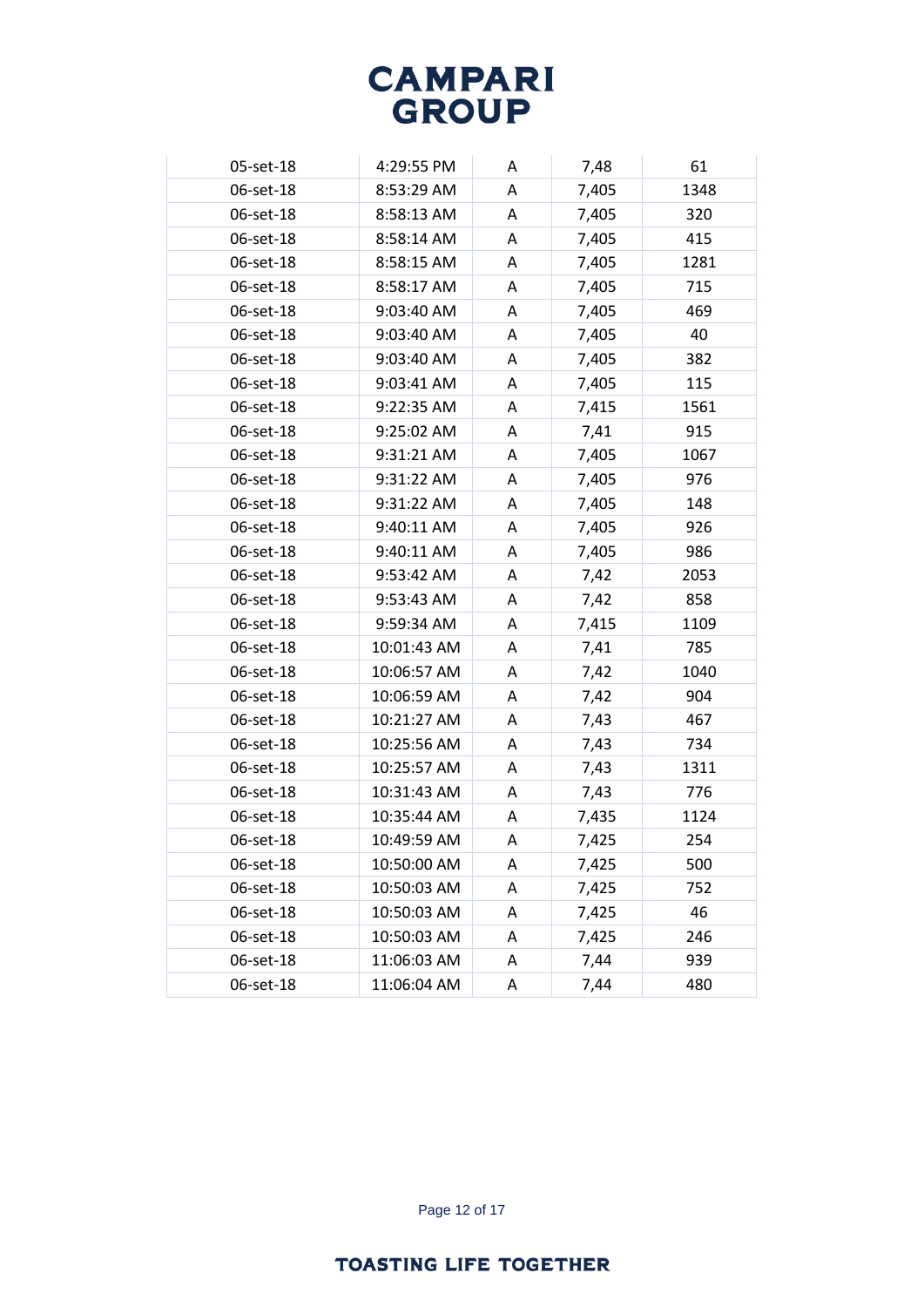| 06-set-18 | 11:06:05 AM | A | 7,44  | 1109 |
|-----------|-------------|---|-------|------|
| 06-set-18 | 11:16:01 AM | A | 7,43  | 1180 |
| 06-set-18 | 11:16:01 AM | A | 7,43  | 132  |
| 06-set-18 | 11:28:44 AM | A | 7,435 | 967  |
| 06-set-18 | 11:28:44 AM | A | 7,435 | 1013 |
| 06-set-18 | 11:45:27 AM | A | 7,425 | 858  |
| 06-set-18 | 11:45:35 AM | A | 7,425 | 1001 |
| 06-set-18 | 11:55:31 AM | A | 7,43  | 1212 |
| 06-set-18 | 12:04:23 PM | A | 7,425 | 783  |
| 06-set-18 | 12:10:16 PM | A | 7,42  | 1140 |
| 06-set-18 | 12:23:46 PM | A | 7,425 | 875  |
| 06-set-18 | 12:23:46 PM | A | 7,425 | 1358 |
| 06-set-18 | 12:41:18 PM | A | 7,42  | 742  |
| 06-set-18 | 12:41:19 PM | A | 7,42  | 968  |
| 06-set-18 | 12:57:07 PM | A | 7,425 | 1295 |
| 06-set-18 | 1:05:23 PM  | A | 7,43  | 99   |
| 06-set-18 | 1:05:26 PM  | A | 7,43  | 824  |
| 06-set-18 | 1:16:25 PM  | A | 7,435 | 892  |
| 06-set-18 | 1:16:28 PM  | A | 7,435 | 300  |
| 06-set-18 | 1:16:28 PM  | A | 7,435 | 151  |
| 06-set-18 | 1:31:13 PM  | A | 7,44  | 1394 |
| 06-set-18 | 1:31:17 PM  | A | 7,44  | 1050 |
| 06-set-18 | 1:40:10 PM  | A | 7,435 | 761  |
| 06-set-18 | 1:40:10 PM  | A | 7,435 | 968  |
| 06-set-18 | 1:55:30 PM  | A | 7,43  | 368  |
| 06-set-18 | 1:55:30 PM  | A | 7,43  | 1157 |
| 06-set-18 | 1:55:32 PM  | A | 7,43  | 383  |
| 06-set-18 | 1:58:48 PM  | A | 7,425 | 1252 |
| 06-set-18 | 2:07:56 PM  | A | 7,425 | 737  |
| 06-set-18 | 2:07:57 PM  | A | 7,425 | 46   |
| 06-set-18 | 2:12:00 PM  | Α | 7,425 | 1266 |
| 06-set-18 | 2:15:26 PM  | Α | 7,41  | 1528 |
| 06-set-18 | 2:15:26 PM  | Α | 7,41  | 1694 |
| 06-set-18 | 2:15:26 PM  | A | 7,41  | 1694 |
| 06-set-18 | 2:15:28 PM  | Α | 7,41  | 849  |

Page 13 of 17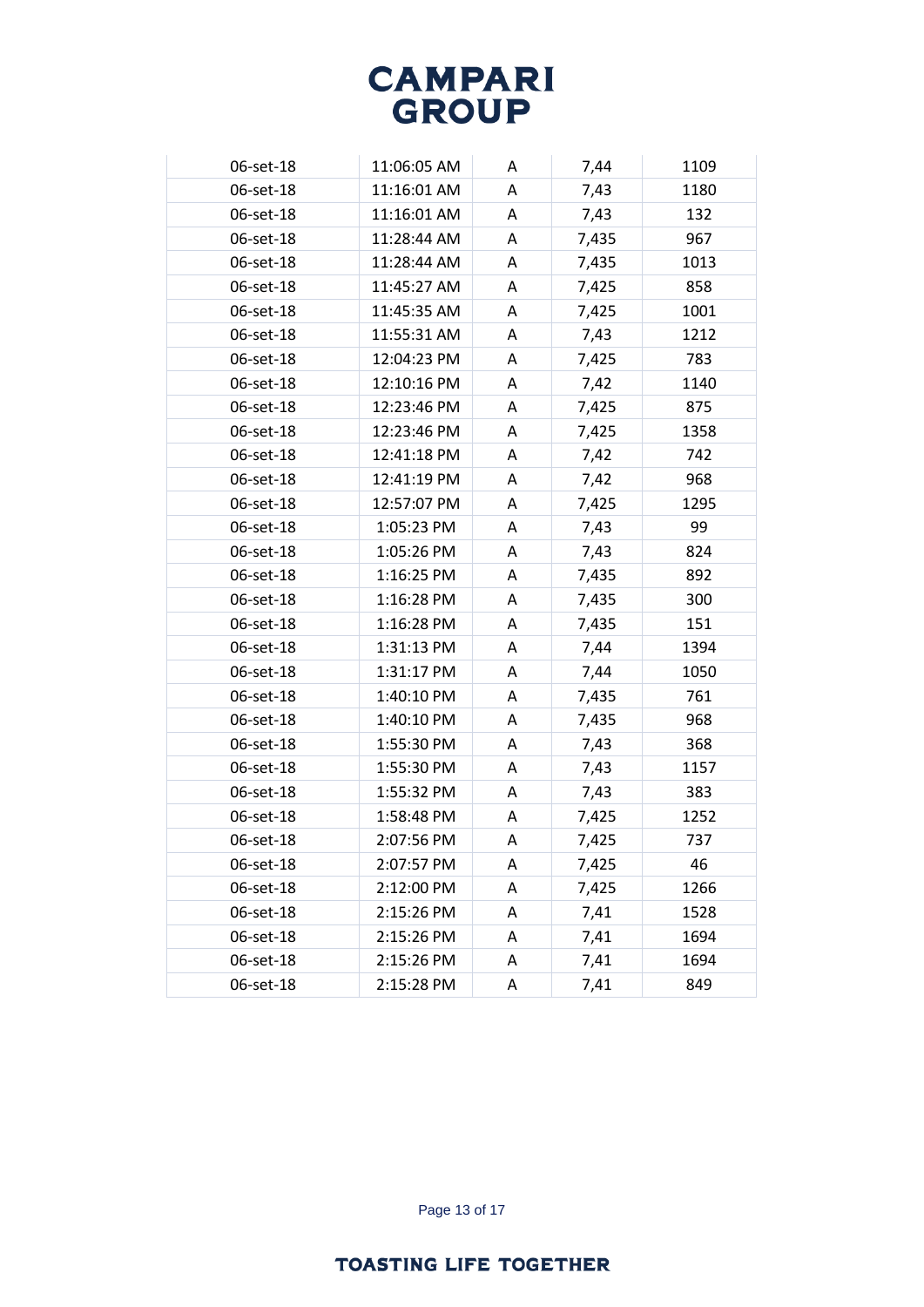| 06-set-18 | 2:15:28 PM | Α | 7,41  | 1174 |
|-----------|------------|---|-------|------|
| 06-set-18 | 2:18:13 PM | A | 7,41  | 809  |
| 06-set-18 | 2:18:14 PM | A | 7,41  | 1500 |
| 06-set-18 | 2:22:20 PM | Α | 7,42  | 911  |
| 06-set-18 | 2:22:22 PM | A | 7,42  | 1256 |
| 06-set-18 | 2:24:10 PM | Α | 7,41  | 1500 |
| 06-set-18 | 2:24:10 PM | Α | 7,41  | 2301 |
| 06-set-18 | 2:26:10 PM | A | 7,4   | 946  |
| 06-set-18 | 2:35:59 PM | A | 7,405 | 831  |
| 06-set-18 | 2:36:01 PM | A | 7,405 | 1480 |
| 06-set-18 | 2:36:02 PM | A | 7,405 | 733  |
| 06-set-18 | 2:41:57 PM | A | 7,405 | 1341 |
| 06-set-18 | 2:42:00 PM | A | 7,405 | 789  |
| 06-set-18 | 2:42:01 PM | A | 7,405 | 16   |
| 06-set-18 | 2:50:00 PM | A | 7,415 | 1020 |
| 06-set-18 | 2:50:22 PM | Α | 7,41  | 15   |
| 06-set-18 | 2:56:30 PM | A | 7,415 | 795  |
| 06-set-18 | 2:56:30 PM | Α | 7,415 | 1028 |
| 06-set-18 | 2:59:32 PM | A | 7,425 | 759  |
| 06-set-18 | 3:01:15 PM | A | 7,42  | 1105 |
| 06-set-18 | 3:10:23 PM | A | 7,415 | 792  |
| 06-set-18 | 3:10:23 PM | A | 7,415 | 1109 |
| 06-set-18 | 3:12:19 PM | Α | 7,41  | 867  |
| 06-set-18 | 3:12:19 PM | Α | 7,41  | 773  |
| 06-set-18 | 3:12:19 PM | Α | 7,41  | 344  |
| 06-set-18 | 3:12:19 PM | A | 7,41  | 382  |
| 06-set-18 | 3:12:21 PM | A | 7,41  | 132  |
| 06-set-18 | 3:18:59 PM | Α | 7,4   | 778  |
| 06-set-18 | 3:19:01 PM | A | 7,4   | 1219 |
| 06-set-18 | 3:19:02 PM | Α | 7,4   | 731  |
| 06-set-18 | 3:32:08 PM | Α | 7,415 | 817  |
| 06-set-18 | 3:32:09 PM | Α | 7,415 | 1178 |
| 06-set-18 | 3:32:09 PM | Α | 7,415 | 114  |
| 06-set-18 | 3:33:48 PM | A | 7,415 | 1351 |
| 06-set-18 | 3:40:46 PM | Α | 7,415 | 967  |

Page 14 of 17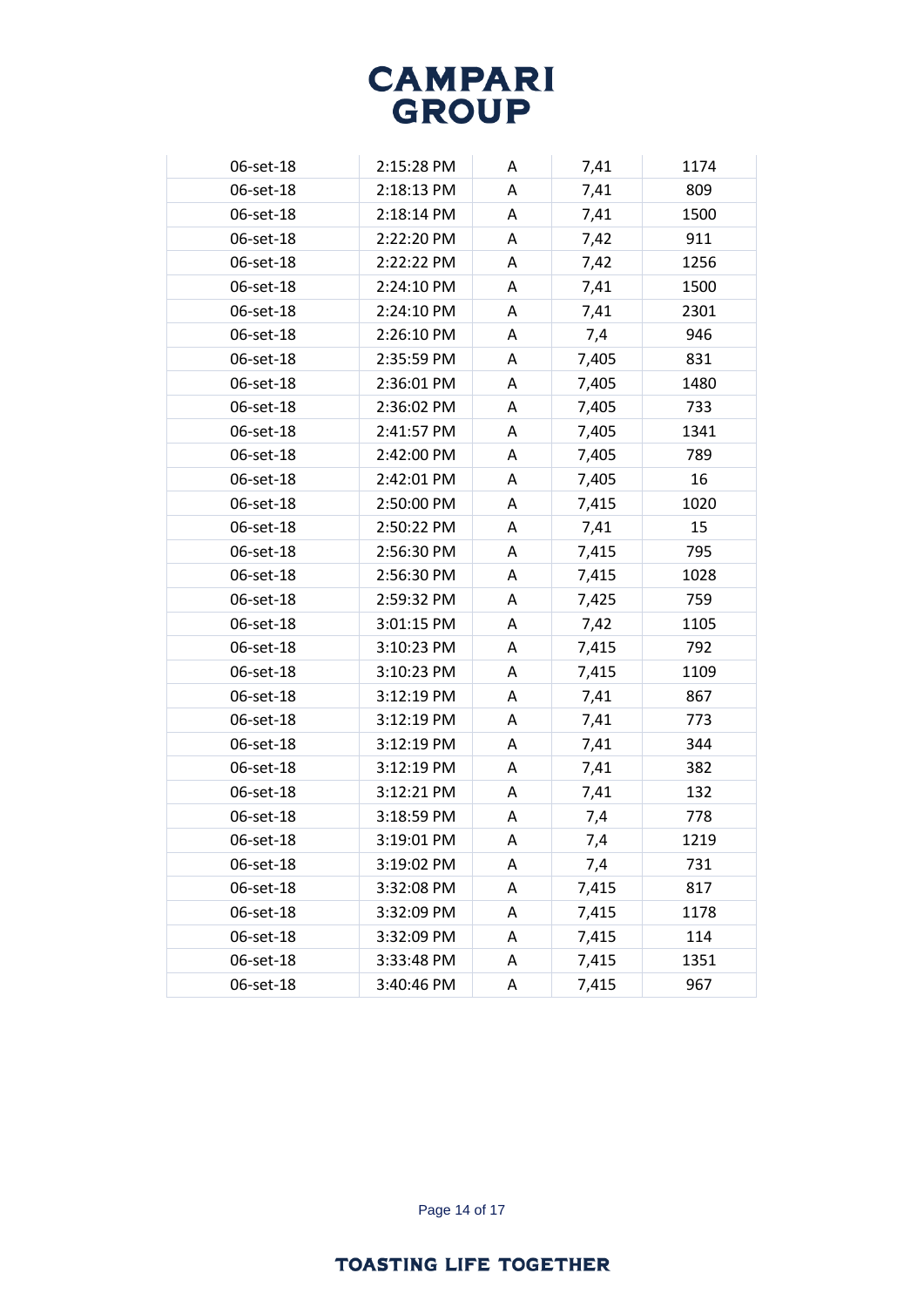| 06-set-18 | 3:40:48 PM | A | 7,415 | 1405 |
|-----------|------------|---|-------|------|
| 06-set-18 | 3:42:58 PM | A | 7,41  | 727  |
| 06-set-18 | 3:43:00 PM | A | 7,41  | 777  |
| 06-set-18 | 3:44:32 PM | A | 7,41  | 796  |
| 06-set-18 | 3:44:32 PM | A | 7,41  | 857  |
| 06-set-18 | 3:49:38 PM | A | 7,405 | 772  |
| 06-set-18 | 3:49:38 PM | A | 7,405 | 1403 |
| 06-set-18 | 3:58:10 PM | A | 7,415 | 894  |
| 06-set-18 | 3:58:11 PM | A | 7,415 | 1416 |
| 06-set-18 | 3:59:40 PM | A | 7,41  | 759  |
| 06-set-18 | 4:03:01 PM | A | 7,41  | 878  |
| 06-set-18 | 4:03:01 PM | A | 7,41  | 124  |
| 06-set-18 | 4:03:01 PM | A | 7,41  | 846  |
| 06-set-18 | 4:03:04 PM | A | 7,41  | 785  |
| 06-set-18 | 4:10:51 PM | A | 7,42  | 1412 |
| 06-set-18 | 4:16:56 PM | A | 7,41  | 969  |
| 06-set-18 | 4:22:06 PM | A | 7,41  | 801  |
| 06-set-18 | 4:22:07 PM | A | 7,41  | 1216 |
| 06-set-18 | 4:22:07 PM | A | 7,41  | 922  |
| 06-set-18 | 4:24:02 PM | A | 7,415 | 1246 |
| 06-set-18 | 4:24:03 PM | A | 7,415 | 106  |
| 06-set-18 | 4:25:09 PM | A | 7,41  | 906  |
| 06-set-18 | 4:25:32 PM | A | 7,41  | 304  |
| 06-set-18 | 4:25:34 PM | A | 7,41  | 70   |
| 06-set-18 | 4:28:03 PM | A | 7,42  | 637  |
| 06-set-18 | 4:28:15 PM | A | 7,415 | 721  |
| 06-set-18 | 4:29:27 PM | A | 7,415 | 104  |
| 06-set-18 | 4:29:29 PM | A | 7,415 | 84   |
| 06-set-18 | 4:29:55 PM | A | 7,42  | 17   |
| 07-set-18 | 8:52:11 AM | A | 7,42  | 885  |
| 07-set-18 | 8:55:14 AM | Α | 7,42  | 436  |
| 07-set-18 | 9:00:47 AM | Α | 7,435 | 765  |
| 07-set-18 | 9:09:56 AM | Α | 7,42  | 861  |
| 07-set-18 | 9:10:36 AM | Α | 7,42  | 210  |
| 07-set-18 | 9:10:36 AM | Α | 7,42  | 782  |

Page 15 of 17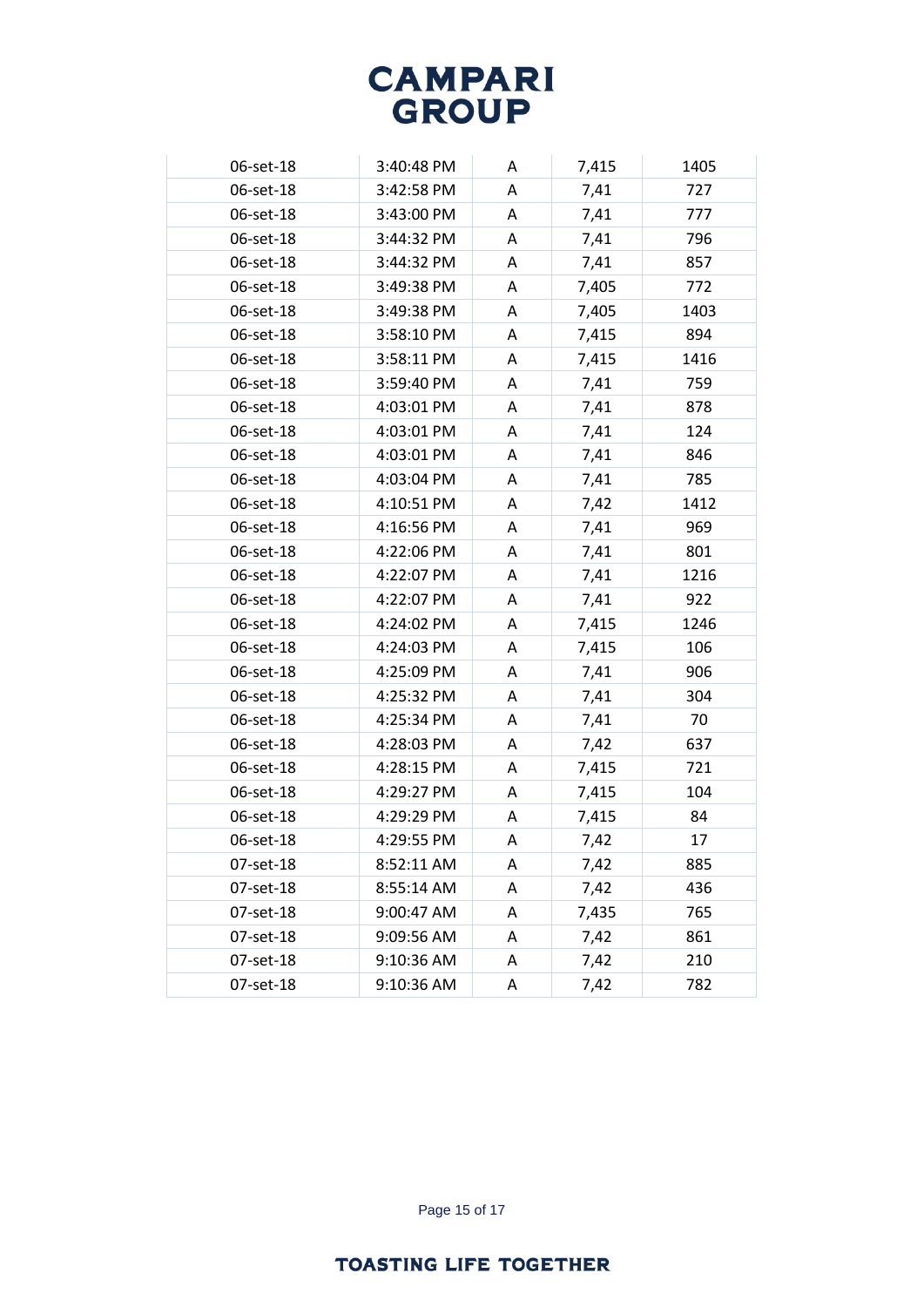| 07-set-18 | 9:10:36 AM  | A | 7,42  | 713  |
|-----------|-------------|---|-------|------|
| 07-set-18 | 9:34:01 AM  | A | 7,435 | 1008 |
| 07-set-18 | 9:40:02 AM  | A | 7,44  | 1014 |
| 07-set-18 | 9:58:42 AM  | A | 7,445 | 970  |
| 07-set-18 | 10:10:44 AM | A | 7,445 | 1066 |
| 07-set-18 | 10:20:34 AM | A | 7,43  | 1267 |
| 07-set-18 | 10:30:14 AM | Α | 7,42  | 897  |
| 07-set-18 | 10:30:15 AM | A | 7,42  | 876  |
| 07-set-18 | 10:30:16 AM | A | 7,42  | 245  |
| 07-set-18 | 10:30:17 AM | A | 7,42  | 718  |
| 07-set-18 | 10:33:22 AM | A | 7,42  | 4415 |
| 07-set-18 | 10:45:55 AM | A | 7,42  | 916  |
| 07-set-18 | 10:45:57 AM | A | 7,42  | 886  |
| 07-set-18 | 11:10:55 AM | A | 7,42  | 1128 |
| 07-set-18 | 11:10:55 AM | A | 7,42  | 906  |
| 07-set-18 | 11:10:56 AM | A | 7,42  | 548  |
| 07-set-18 | 11:10:56 AM | A | 7,425 | 391  |
| 07-set-18 | 11:10:57 AM | A | 7,425 | 753  |
| 07-set-18 | 11:10:57 AM | A | 7,42  | 409  |
| 07-set-18 | 11:34:21 AM | A | 7,43  | 964  |
| 07-set-18 | 11:54:23 AM | A | 7,435 | 335  |
| 07-set-18 | 11:54:26 AM | A | 7,435 | 465  |
| 07-set-18 | 11:54:26 AM | A | 7,435 | 99   |
| 07-set-18 | 12:08:58 PM | A | 7,455 | 1035 |
| 07-set-18 | 12:33:55 PM | A | 7,42  | 974  |
| 07-set-18 | 12:33:57 PM | A | 7,42  | 1613 |
| 07-set-18 | 12:33:57 PM | A | 7,42  | 876  |
| 07-set-18 | 12:41:38 PM | A | 7,415 | 896  |
| 07-set-18 | 12:41:39 PM | A | 7,415 | 985  |
| 07-set-18 | 1:28:41 PM  | A | 7,445 | 316  |
| 07-set-18 | 1:30:20 PM  | Α | 7,45  | 1509 |
| 07-set-18 | 1:34:23 PM  | A | 7,435 | 1196 |
| 07-set-18 | 1:45:49 PM  | Α | 7,42  | 876  |
| 07-set-18 | 1:45:49 PM  | A | 7,42  | 896  |
| 07-set-18 | 1:45:49 PM  | Α | 7,42  | 1668 |

Page 16 of 17